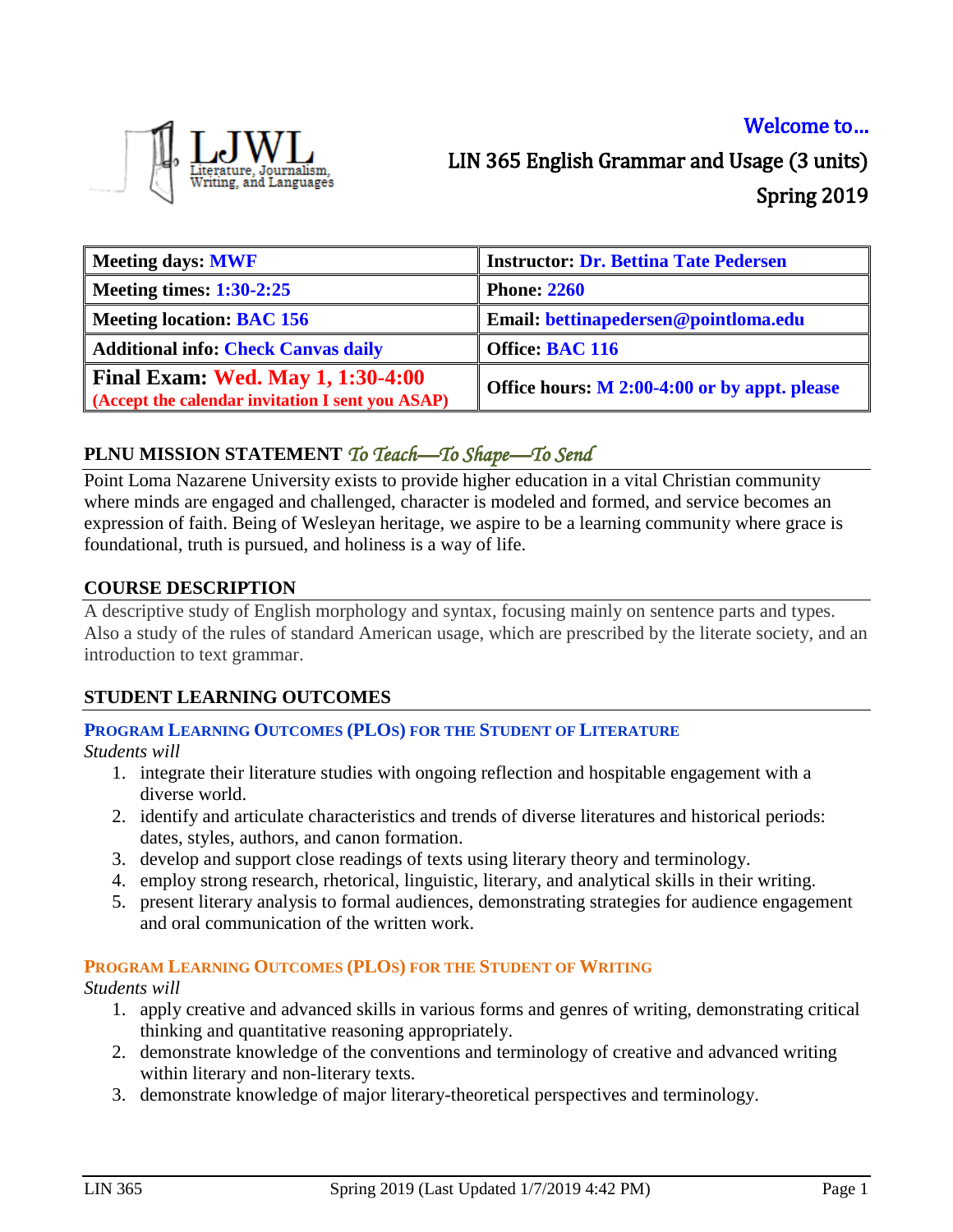- 4. develop connections between the literature and language studied and the contemporary world.
- 5. engage in writing and editorial processes and through campus publications and external internships.
- 6. present creative work to formal audiences, demonstrating strategies for audience engagement and oral communication of the written work.

#### **COURSE LEARNING OUTCOMES FOR LIN 365 ENGLISH GRAMMAR AND USAGE**

#### *Students of LIN 365 will*

- 1. Memorize (Knowledge), explain (Comprehension), and employ (Application) fundamental concepts of morphology and syntax. (PLO LIT 4; PLO WRI 1, 2, 3, 5)
- 2. Differentiate (Analysis) and employ (Application) English words, phrases, clauses, and sentences by nature, function, and/or type. (PLO LIT 4, 5; PLO WRI 1, 2, 3, 5)
- 3. Differentiate (Analysis) between prescriptive and descriptive grammar, including their theories, applications, and relation to other definitions of grammar. (LIT PLO 1, 2, 4, 5; WRI PLO 2, 3, 4)
- 4. Apply (Application) knowledge of syntax and Edited American English to appraise (Evaluation) and edit (Synthesis) for style and usage. (LIT PLO 4, 5; WRI PLO 1, 2, 5)

| CLO (LIN 365 English Grammar and Usage)                                            | <b>Course Work</b>  |
|------------------------------------------------------------------------------------|---------------------|
| 1. Memorize ( <i>Knowledge</i> ), explain ( <i>Comprehension</i> ), and employ     | Discussion,         |
| (Application) fundamental concepts of morphology and syntax. (PLO                  | Presentations,      |
| LIT 3, 4; PLO WRI 1, 2, 3, 5)                                                      | Quizzes, Exercises, |
|                                                                                    | Exams               |
| 2. Differentiate (Analysis) and employ (Application) English words,                | Discussion,         |
| phrases, clauses, and sentences by nature, function, and/or type. (PLO             | Presentations,      |
| LIT 4; PLO WRI 1, 2, 3, 5)                                                         | Quizzes, Exercises, |
|                                                                                    | Exams               |
| 3. Differentiate ( <i>Analysis</i> ) between prescriptive and descriptive grammar, | Discussion,         |
| including their theories, applications, and relation to other definitions of       | Presentations,      |
| grammar. (LIT PLO 1, 4; WRI PLO 2, 3, 4)                                           | Quizzes, Exercises, |
|                                                                                    | Exams               |
| 4. Apply ( <i>Application</i> ) knowledge of syntax and Edited American English    | Discussion,         |
| to appraise (Evaluation) and edit (Synthesis) for style and usage. (LIT            | Presentations,      |
| PLO 4; WRI PLO 1, 2, 5)                                                            | Quizzes, Exercises, |
|                                                                                    | Exams               |

### **CARNEGIE UNIT CREDIT HOUR**

Credit is awarded based on the Carnegie unit of 750 minutes of seat time + 1500 minutes of out-of-class work = 1 unit of credit. This is a *minimum* benchmark. Some specific details about how this class meets the credit hour requirement are included in this syllabus; additional details can be provided upon request.

#### **PUBLIC DISCOURSE**

Much of the work we will do in this class is cooperative, by nature of the class discussions and general feedback given to written work and/projects; thus you should think of all your writing and speaking for and in class as public, not private, discourse. By continuing in this class, you acknowledge that your work will be viewed by others in the class.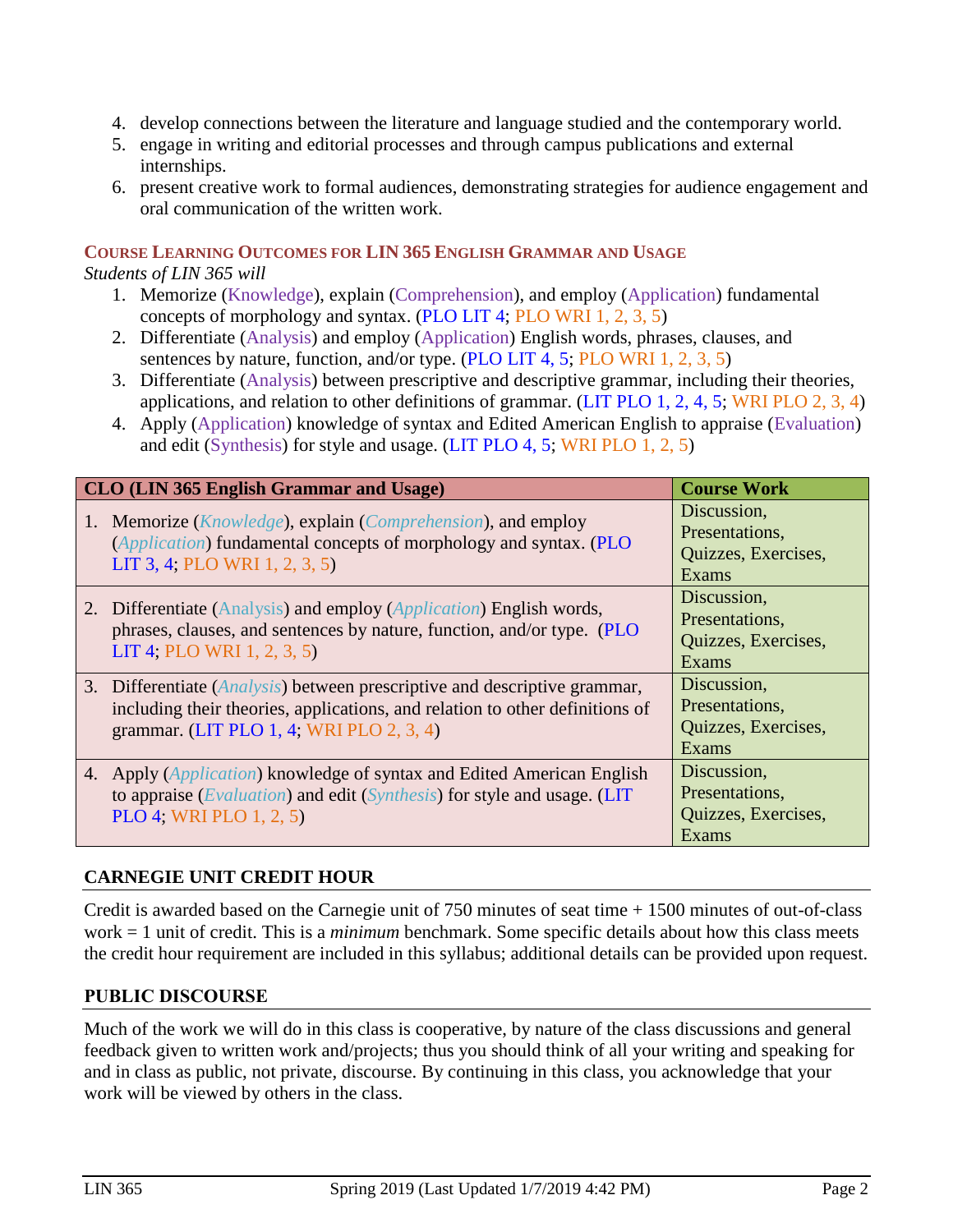# **IMPORTANT UNIVERSITY & LJWL POLICIES**

Please see the **LJWL Department Syllabus Statements** in the Canvas folder labeled *Syllabus & Policies*. Please see [Academic and General Policies](https://catalog.pointloma.edu/content.php?catoid=35&navoid=2136) in the catalog for all information on university academic and general policies.

# **LATE ASSIGNMENTS AND INCOMPLETES**

All assignments are to be submitted/turned in by the beginning of the class session when they are due including assignments posted in Canvas. Late assignments are generally not accepted. Incompletes will only be assigned in extremely unusual circumstances, such as a death in the family, automobile accidents, hospitalization, etc. In such a situation, please contact me immediately and be ready to submit any necessary documentation to verify your situation. When you communicate with me right away, I am happy to help you in these difficult situations as best I can.

# **FINAL EXAMINATION POLICY**

Successful completion of this class requires taking the final examination **on its scheduled day**. The final examination schedule is listed on the first page of this syllabus and posted on the [Current Students: Final](https://www.pointloma.edu/current-students)  [Exam Schedules](https://www.pointloma.edu/current-students) site.

- The 2018-19 final examination schedule is posted at [Current Students: Final Exam Schedules.](https://www.pointloma.edu/current-students) Final Exams in Quad 1 courses are scheduled for the final class session of the quad. *You are expected to arrange your personal affairs to fit the examination schedule.*
- $\bullet$  In the rare case that you may be scheduled for more than three (3) final examinations on the same day, you may work out an alternate time for one of your exams with your professors. This is the only university-sanctioned reason for taking a final exam at a time other than the officially scheduled time for the exam. Please confirm your final examination schedule the first week of classes, and schedule those exam times into your daily planners and calendars now. If you find that your final exam schedule is the one described above, please meet with your professors as soon as possible so that they may help you to make alternative arrangements for taking your exams.

# **PLNU COPYRIGHT POLICY**

Point Loma Nazarene University, as a non-profit educational institution, is entitled by law to use materials protected by the US Copyright Act for classroom education. Any use of those materials outside the class may violate the law.

### **PLNU ACADEMIC HONESTY POLICY**

Students should demonstrate academic honesty by doing original work and by giving appropriate credit to the ideas of others. Academic dishonesty is the act of presenting information, ideas, and/or concepts as one's own when in reality they are the results of another person's creativity and effort. A faculty member who believes a situation involving academic dishonesty has been detected may assign a failing grade for that assignment or examination, or, depending on the seriousness of the offense, for the course. Faculty should follow and students may appeal using the procedure in the university catalog. See [Academic and General Policies](https://catalog.pointloma.edu/content.php?catoid=35&navoid=2136) for definitions of kinds of academic dishonesty and for further policy information.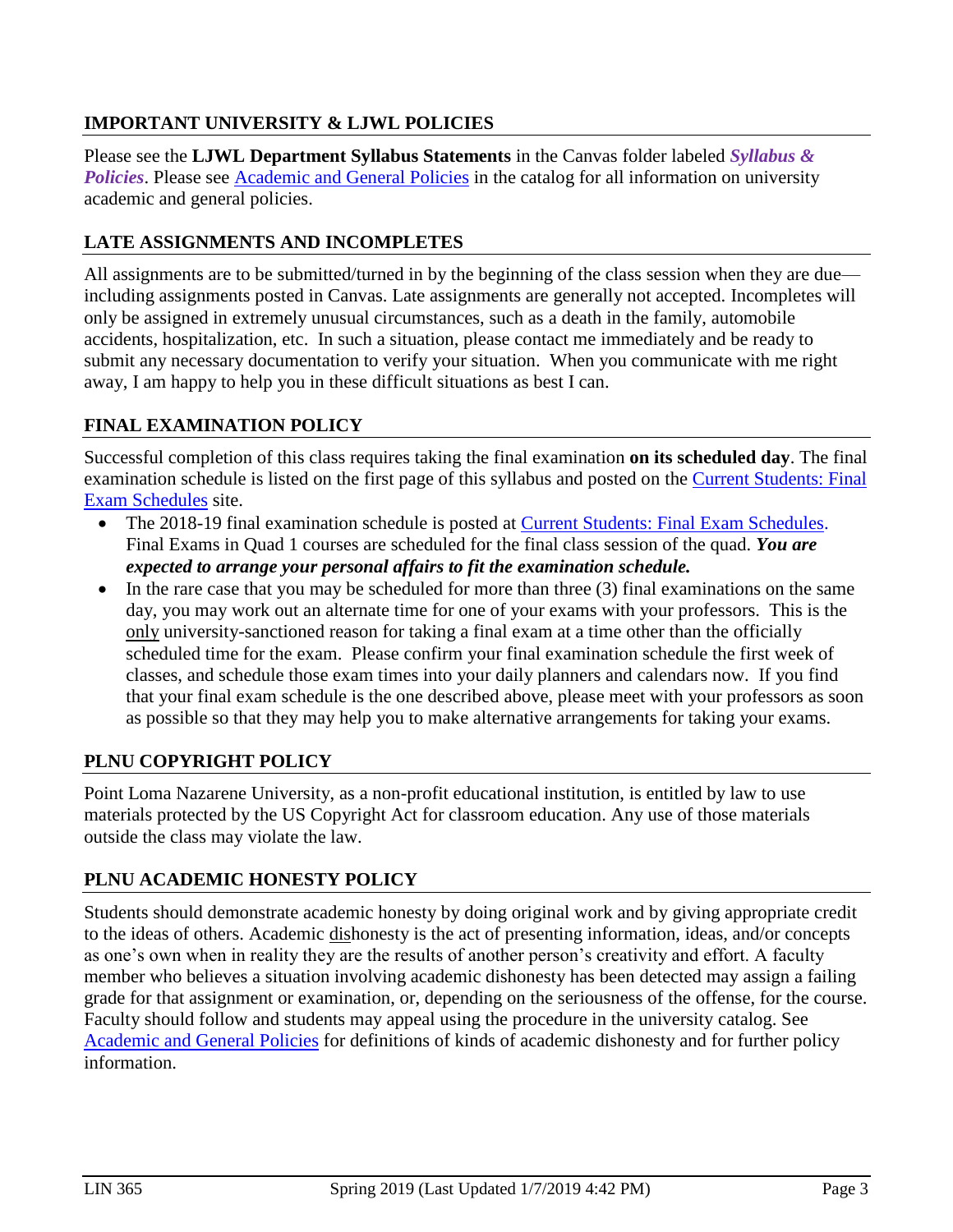# **PLNU ACADEMIC ACCOMMODATIONS POLICY**

If you have a diagnosed disability, please note the following policy carefully:

While all students are expected to meet the minimum standards for completion of this course as established by the instructor, students with disabilities may require academic adjustments, modifications or auxiliary aids/services. At Point Loma Nazarene University (PLNU), these students are requested to register with the Disability Resource Center (DRC), located in the Bond Academic Center. [\(DRC@pointloma.edu](mailto:DRC@pointloma.edu) or 619-849-2486). The DRC's policies and procedures for assisting such students in the development of an appropriate academic adjustment plan (AP) allows PLNU to comply with Section 504 of the Rehabilitation Act and the Americans with Disabilities Act. Section 504 (a) prohibits discrimination against students with special needs and guarantees all qualified students equal access to and benefits of PLNU programs and activities. After the student files the required documentation, the DRC, in conjunction with the student, will develop an AP to meet that student's specific learning needs. The DRC will thereafter email the student's AP to all faculty who teach courses in which the student is enrolled each semester. The AP must be implemented in all such courses.

If students do not wish to avail themselves of some or all of the elements of their AP in a particular course, it is the responsibility of those students to notify their professor in that course. PLNU highly recommends that DRC students speak with their professors during the first two weeks of each semester about the applicability of their AP in that particular course and/or if they do not desire to take advantage of some or all of the elements of their AP in that course.

See the [Disability Resource Center](http://www.pointloma.edu/experience/offices/administrative-offices/academic-advising-office/disability-resource-center) for contact information.

### **PLNU ATTENDANCE AND PARTICIPATION POLICY**

Regular and punctual attendance at all classes is essential to optimum academic achievement. If a student is absent from more than 10 percent of class meetings, the professor can file a written report which may result in de-enrollment. If the absences exceed 20 percent, the student may be de-enrolled without notice until the university drop date or, after that date, receive the appropriate grade for their work and participation. See [Academic and General Policies](https://catalog.pointloma.edu/content.php?catoid=35&navoid=2136) in the Undergraduate Academic Catalog.

- Please read the [Class Attendance](https://catalog.pointloma.edu/content.php?catoid=35&navoid=2136#Class_Attendance) section there
- $\bullet$  10% of class meetings = 4 classes for a MWF course, 3 classes for a TTH course, 2 classes for a quad course
- $\bullet$  20% of class meetings = 8 for a MWF course, 6 classes for a TTH course, and 4 for a quad course
- De-enrollment may have serious consequences on residence, athletic, and scholarship requirements; it may also necessitate a reduction or loss in a student's financial aid.
- **DROPPING CLASS:** If you decide to drop the course for any reason, please do so on or before the drop deadline and complete official paperwork in Records. If you don't, university policy requires me to give you a grade. Please let me know if you drop so I don't worry about your absence.

### **MAINTAINING CLASS SCHEDULE VIA ONLINE REGISTRATION**

Students must maintain their class schedules. Should a student need arise to drop a course, they are responsible to drop the course (provided the drop date meets the stated calendar deadline established by the university) and to complete all necessary official forms (online or paper). Failing to attend and/or to complete required forms may result in a grade of F on the student's official transcript.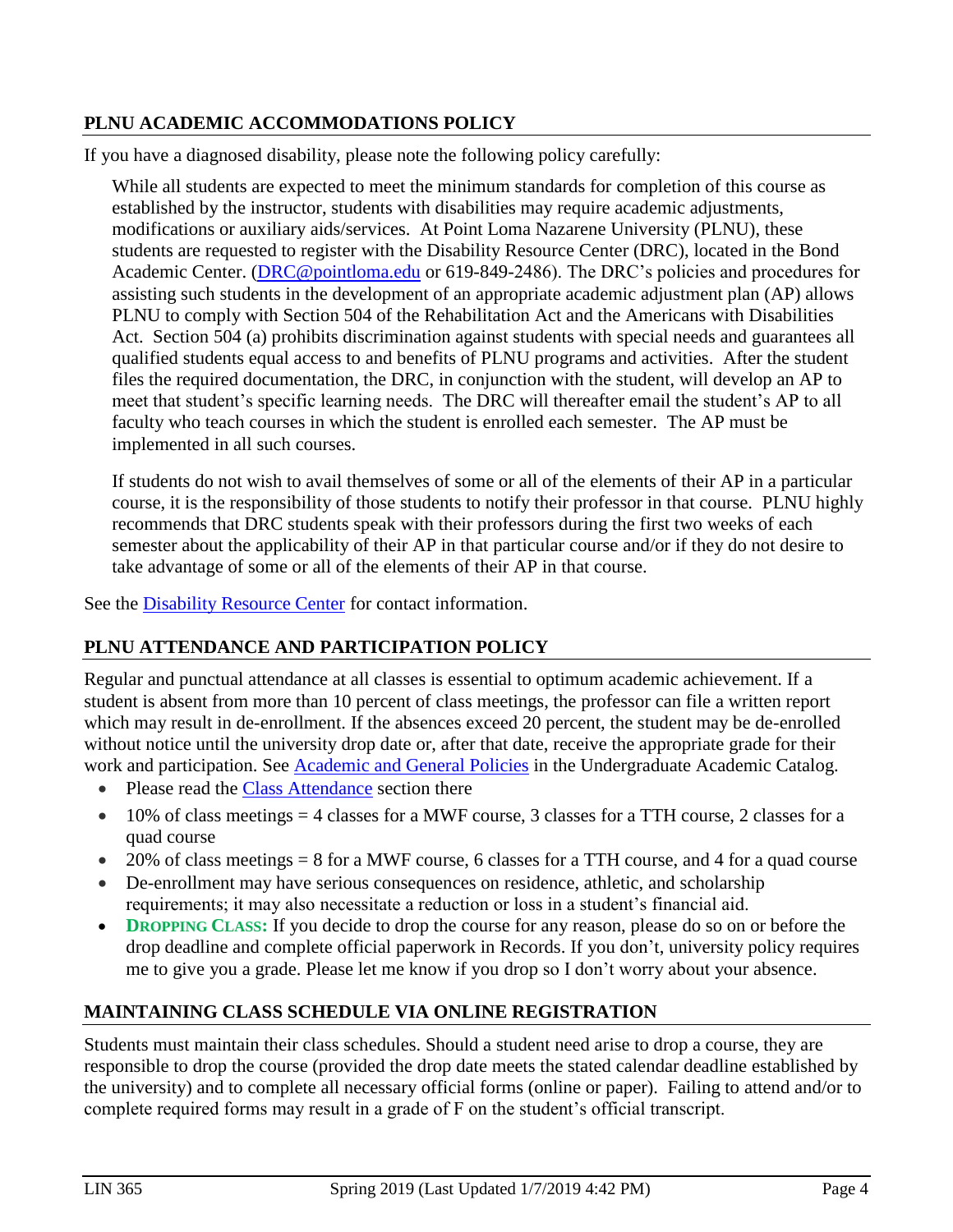# **COURSE REQUIREMENTS, POLICIES & GUIDELINES**

#### *Class Participation*:

- a. **The quality of your course learning experience** will be directly related to your
	- active and careful completion and application of the assigned reading (*It will not be the same kind of reading as in your literature classes*.)
	- serious and careful working through the assigned exercises as instructed
	- engaged contribution to the class discussions and analysis of assigned exercises
	- correction of errors in understanding or applying key concepts and skills
	- thorough and clear class presentations of assigned material as instructed
- b. **The quality of our class sessions** will depend on you and your informed and active learning contributions to class discussions of readings and assigned exercises, including
	- questions about the concepts themselves or their applications
	- confusion about concepts or applications you don't fully understand yet
	- corrections to misunderstanding or misapplication of concepts
	- observations about the concepts and applications you have seen at work in the real world
	- relevance of the concepts and applications to your current and/or future academic, professional, or creative work
	- perspectives about what spiritual impacts a deeper understanding of our language and the ways we use it may have on you or your neighbor
- c. **The quality of our class community** will depend on your engaged sharing in small group and class discussions. Your questions about language and grammar are central to our shared learning. Those of you who carefully prepare each assigned reading and exercise, and come to class ready to contribute will learn the most, earn improving grades overall, and be ready to become tutors in the Writers' Studio (a good-paying gig!).

#### *Class Sessions, Preparation, Assignments, and Technology*:

- a. Please leave all electronic devices in your backpacks on silence mode for the entire class period unless I direct you to use them for class purposes.
- b. Completion of all assignments is required, and passing the course without doing so will be difficult. Readings and exercises must be prepared in advance of the date scheduled/due and must be of content and quality to meet the assignment's requirements and intents. Missed assignments (other than quizzes) may be made-up only in truly extenuating circumstances and only if you and I have had a conversation about your situation. Extra-credit will not substitute for or be given to make up for missed work.
- c. Late assignments will not be accepted either in person, by delivery, or in my mailbox (unless you and I have communicated prior to the deadline about extenuating circumstances).
- d. It is your responsibility to see to it that I receive your work whether submitting in paper or online.
- e. Always keep multiple soft and hard copies of your work on hand so that you can provide duplicate copies if needed.
- f. Handwritten assignments are never acceptable (unless so specified).
- g. You may be requested to attend office hours with me if need arises.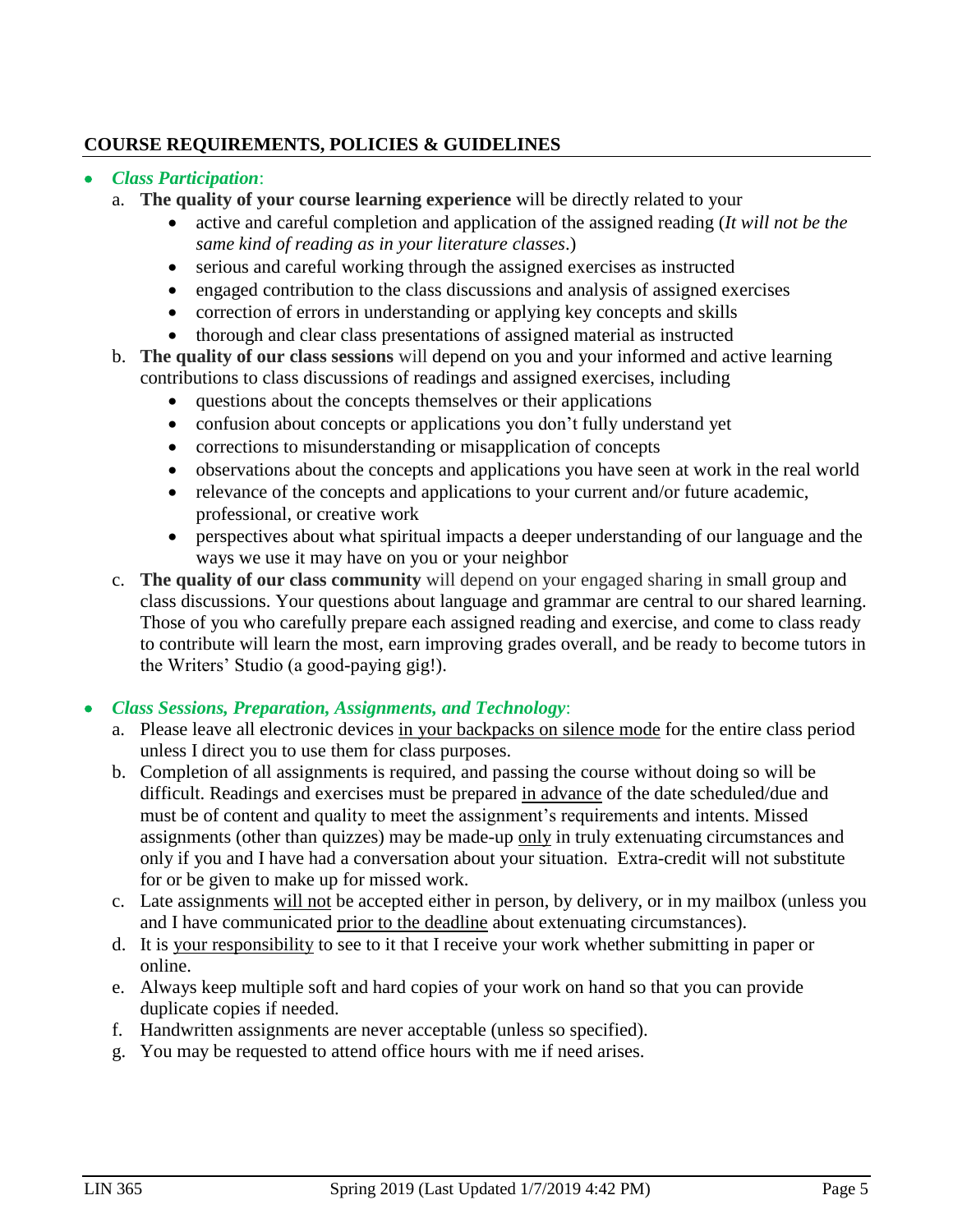- *Classroom Decorum*: Please manage your electronic devices appropriately and with consideration for others—see *Technology* a. above. Please dress in appropriate academic attire out of consideration for others in our class. I do reserve the right to ask you to leave the classroom if I believe your attire to be offensive and/or an obstacle to a positive learning and teaching environment.
- *MLA Style***:** Since MLA style is the norm for our discipline, all written work *must conform* to MLA style. See also LJWL Department Statement, Inclusive Language. Please see the **LJWL Department Syllabus Statements** in the Canvas folder labeled *Syllabus & Course Policies*
- *Email, Canvas, Quizlet & Live Text*: You are responsible for checking your *PLNU Gmail account*, *Canvas*, *Quizlet*, *Live Text daily* for electronic messages from me (and sometimes from your classmates). You are fully accountable for all course material, announcements, and communications that are distributed via *Gmail*, *Canvas*, *Quizlet*, and *Live Text*. I will send messages only to these sites. Please let me know if you encounter any technical problems with these sites. *Make sure your Live Text account is set up by the end of the second week of classes!*
- *Grading of Exercises*: Few assigned exercises will be graded on a point-for-point basis. Most will be given *completion credit*; some will be given precise *point credit*. My student grader, who is a skilled veteran of LIN 365, will grade randomly selected exercises (both of the homework and in-class variety) as I direct. Some exercises may require you to articulate rationale for deeming a particular choice as correct or incorrect in varying contexts or as measured against varying grammars.
- *Completion of Exercises*: Complete all assigned exercises before the class session begins. Please give yourself ample time (*as these exercises can be time-consuming*) and follow the procedure below for all exercises:
	- 1) type all exercises and bring in a hard copy to hand in during class (note: (1) you may legibly handwrite the diagramming, (2) typing the exercises will allow you to more easily add additional information you discover that you need; please err on the side of giving full information);
	- 2) complete each exercise without looking at the answer key—it is OK for you to make mistakes on the exercises(!);
	- 3) after you have completed the exercise, check your answers against the answer key and score your exercise;
	- **4) record that score (# right over # possible in red ink) at the top of your typed exercise AND correct in red all errors that you find in your answers;**
	- 5) bring your completed and corrected exercises to class and be ready to present individual concepts and items (your answers for or questions about them) as you are called on to do so.
- *Correction of Exercises*: For your optimal learning, you will need to identify your mistakes: (1) what they are, (2) why you made them, and (3) how you can correct them. You can only accomplish this learning effectively if you first attempt the exercises without relying on the answer key. Putting yourself on the spot first and then correcting your answers against the key is an excellent reality check, forcing you to come to terms with how much you *really* understand--and how much you do not! Please note that *completion credit* grades will lowered by any suspicious perfection.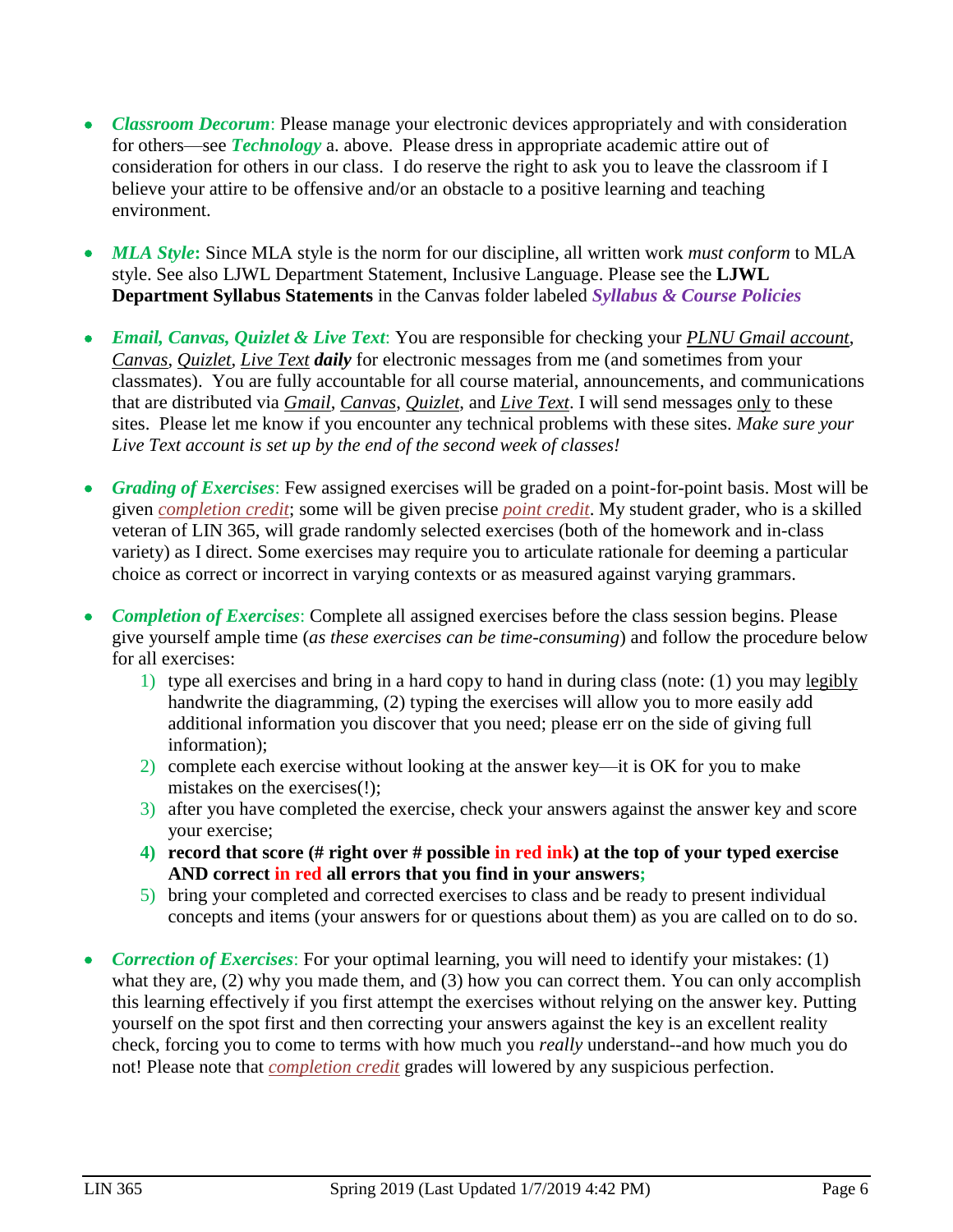- *Presentations*: You will complete periodic informal and formal presentations of prepared course content as instructed, sometimes in small groups, sometimes individually. Be ready to get comfortable presenting often!
- *Quizzes*: You will complete about 15-20 quizzes (mostly online) on course material, especially terminology and key concepts. These terms and concepts will be found at the end of each chapter, in the Glossary of Grammatical Terms in the back of your text, and on Quizlet (for study and practice). Online graded quizzes will be on Canvas. *Google Chrome* and *Firefox* work best with Canvas. Please carefully observe the online quiz windows as quizzes **must be completed during the online window and may not be made up**. Please notify me immediately if you experience technical difficulties in taking an online quiz. I will most likely drop your lowest quiz score when I calculate final grades.
- *Exams:* You will complete approximately five unit exams on course content. It is very unlikely that make-up exams will be given unless extenuating or university-excused conditions exist. Exams will be graded qualitatively (by points). Optimal completion of exercises (as explained above) combined with class participation and attending exam study sessions will be the best possible preparation for the unit exams and for the comprehensive final exam.

### **COURSE GRADES AND ASSESSMENT**

### **COURSE GRADES**

Your grade will be based on the quality of your work in these areas:

| • Exercises $&$ Presentations | 25% |
|-------------------------------|-----|
| $\bullet$ Quizzes             | 25% |
| $\bullet$ Unit Exams          | 25% |
| $\bullet$ Final Exam          | 25% |

Your work will not be graded on a curve. A traditional US scale will be used.

- **A** indicates exceptional work
- **B** indicates good work
- **C** indicates satisfactory/average work
- **D** indicates minimally passing work
- **F** indicates unsatisfactory work

| A    | <b>93-100%</b> | ᅩ | $B+$ | 88-89%       | $\sqrt{2}$<br>$\mathsf{C}\mathsf{F}$ | 79%<br>78-.     |                          |   | 68-69%     |      | $\blacksquare$ | 59%<br>v- |
|------|----------------|---|------|--------------|--------------------------------------|-----------------|--------------------------|---|------------|------|----------------|-----------|
| $A-$ | 90-92%         |   | B    | 87%<br>83-87 | ◡                                    | 77%<br>73-      | $\overline{\phantom{a}}$ | ◡ | $63 - 67%$ | $ -$ |                |           |
|      |                |   | В.   | 80-82%       | $\sqrt{ }$<br>-<br>$\check{ }$       | $72\%$<br>$70-$ |                          | æ | $60 - 62%$ |      |                |           |

#### **ASSESSMENT**

The Final Exam is the *Key Assignment* used to assess the course learning outcomes (CLOs).

### **REQUIRED TEXTS AND RECOMMENDED RESOURCES**

#### **REQUIRED TEXTS**

Kolln, Martha and Robert Funk. *Understanding English Grammar.* **9 th edition**. Jule, Allyson. *Beginner's Guide to Language and Gender*. **1 st edition.**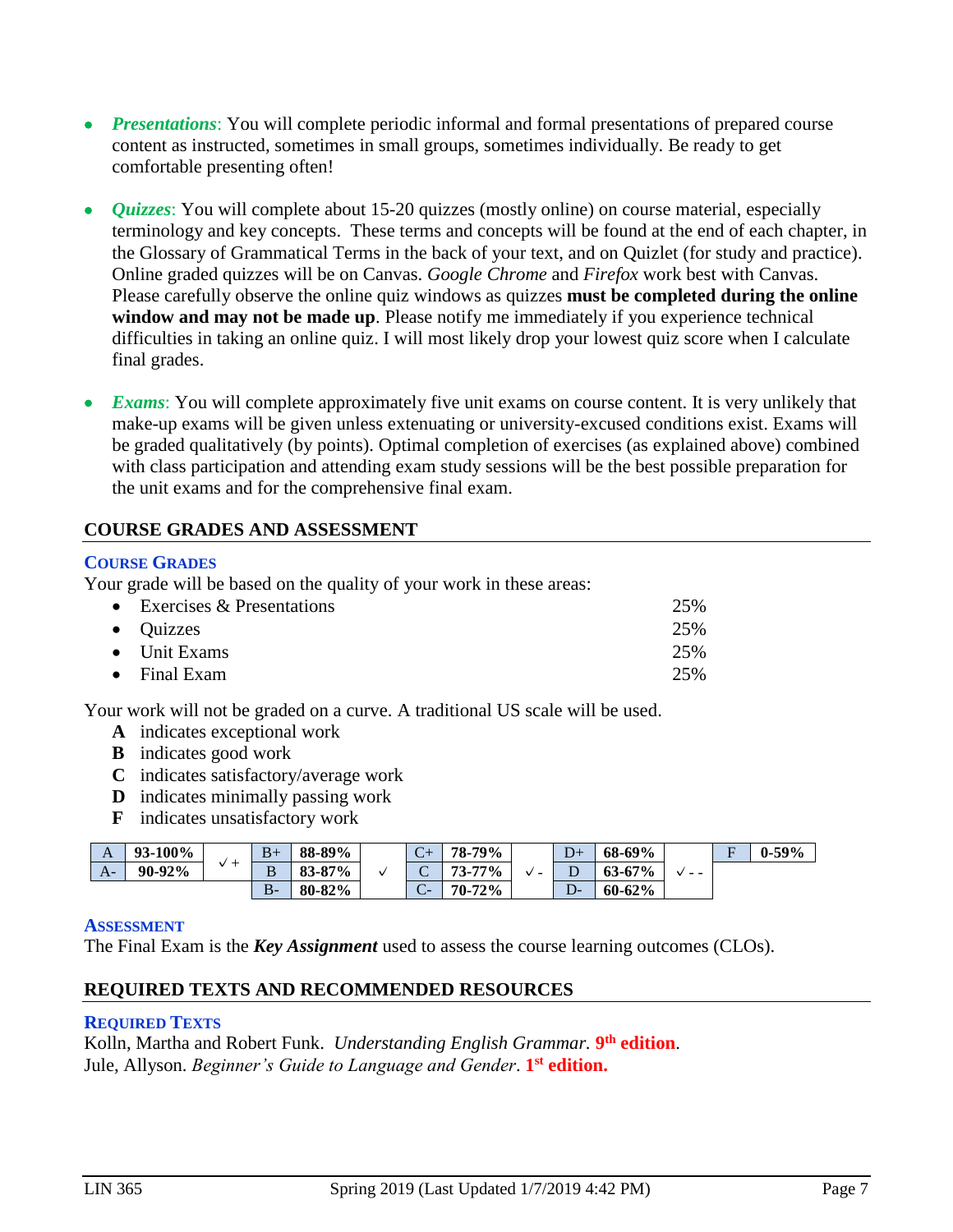#### **RECOMMENDED TEXTS FOR FUN AND ENRICHMENT**

McCrum, Robert, Robert MacNeil, and William Cran. *The Story of English*. 3<sup>rd</sup> Revised Edition.

# **COURSE SCHEDULE AND ASSIGNMENTS (TBA as needed)**

Helpful Website:<http://www.grammar-quizzes.com/>

| <b>DATE</b>     |                   | <b>CLASS PREPARATION (HOMEWORK) &amp; CLASS SESSION TOPICS</b>                                                                                               | <b>QUIZZES</b>    |
|-----------------|-------------------|--------------------------------------------------------------------------------------------------------------------------------------------------------------|-------------------|
| <b>WEEK ONE</b> |                   | Part I Introduction & Part II The Grammar of Basic Sentences                                                                                                 |                   |
| 1               | T Jan. 8          | Class Introduction: Syllabus, Learning Outcomes, Expectations,<br>Routines, and Schedule                                                                     |                   |
| $\overline{2}$  | W Jan. 9          | Kolln & Funk, Preface, Part I-Introduction, & Ch. 1 The Study of<br>Grammar: An Overview (pp. xvii-14)<br><b>EXERCISES 1.1 &amp; 1.2</b>                     | QUIZ <sub>1</sub> |
| 3               | F Jan. 11         | Kolln & Funk, Part II-The Grammar of Basic Sentences, Ch. 2 Words<br>and Phrases (pp. $15-27$ )<br>EXERCISES 1, 2, 2.1, & 3                                  | QUIZ <sub>2</sub> |
|                 | <b>WEEK TWO</b>   |                                                                                                                                                              |                   |
| $\overline{4}$  | M Jan. 14         | Kolln & Funk, Ch. 3 Sentence Patterns (pp. 28-41)<br><b>EXERCISES 4, 5, 6 &amp; 7</b>                                                                        |                   |
| 5               | W Jan. 16         | Kolln & Funk, Ch. 3 Sentence Patterns (pp. 42-62)<br><b>EXERCISES 8, 9 &amp; 10</b>                                                                          | QUIZ <sub>3</sub> |
| 6               | <b>F</b> Jan. 18  | <b>EXAM1</b>                                                                                                                                                 |                   |
|                 | <b>WEEK THREE</b> |                                                                                                                                                              |                   |
|                 |                   | <b>January 21 – MLK JR. DAY</b>                                                                                                                              |                   |
| $\tau$          | W Jan. 23         | Kolln & Funk, Ch. 4 Expanding the Main Verb (pp. 63-72)<br>EXERCISES 11 & 12                                                                                 |                   |
| 8               | F Jan. 25         | Kolln & Funk, Ch. 4 Expanding the Main Verb (pp. 72-84)<br><b>EXERCISES Usage Matters: Lie and Lay</b>                                                       | QUIZ <sub>4</sub> |
|                 | <b>WEEK FOUR</b>  |                                                                                                                                                              |                   |
| 9               | M Jan. 28         | Kolln & Funk, Ch. 5 Changing Sentence Focus (pp. 86-93)<br><b>EXERCISES 13, 14 &amp; 15</b>                                                                  |                   |
| 10              | W Jan. 30         | Kolln & Funk, Ch. 5 Changing Sentence Focus (pp. 93-104)<br><b>EXERCISES 16</b>                                                                              | QUIZ <sub>5</sub> |
| 11              | F Feb. 1          | <b>EXAM2</b>                                                                                                                                                 |                   |
|                 | <b>WEEK FIVE</b>  | <b>Part III Expanding the Sentence</b>                                                                                                                       |                   |
| 12              | M Feb. 4          | Kolln & Funk, Part III—Expanding the Sentence (pp. 105-07), Ch. 6<br>Modifiers of the Verb: Adverbials (pp. 108-121)<br><b>EXERCISES 17, 18, 19 &amp; 20</b> |                   |
| 13              | W Feb. 6          | Kolln & Funk, Ch. 6 Modifiers of the Verb: Adverbials (pp. 121-27)<br><b>EXERCISES 21</b>                                                                    | QUIZ <sub>6</sub> |
| 14              | F Feb. 8          | Kolln & Funk, Ch. 7 Modifiers of the Verb: Adjectivals (pp. 128-37)<br><b>EXERCISES 22 &amp; 23</b>                                                          |                   |
|                 | <b>WEEK SIX</b>   |                                                                                                                                                              |                   |
| 15              | M Feb. 11         | Kolln & Funk, Ch. 7 Modifiers of the Verb: Adjectivals (pp. 138-46)<br><b>EXERCISES 24 &amp; 25</b>                                                          |                   |
| 16              | W Feb. 13         | Kolln & Funk, Ch. 7 Modifiers of the Verb: Adjectivals (pp. 146-51)<br><b>EXERCISES 26 &amp; 27</b>                                                          |                   |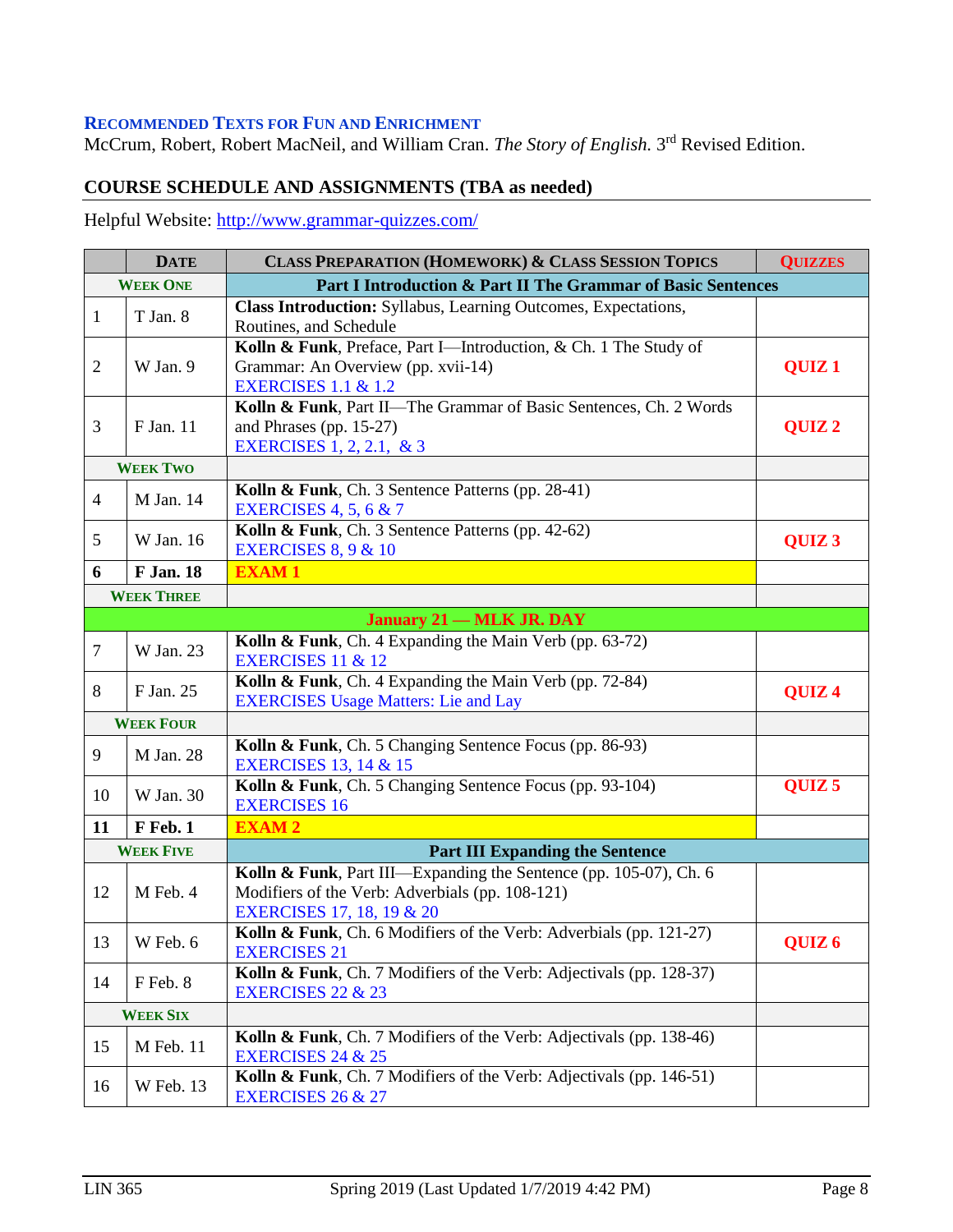| 17 | F Feb. 15          | Kolln & Funk, Ch. 7 Modifiers of the Verb: Adjectivals (pp. 151-62)<br><b>EXERCISES 28 &amp; 29</b>                                                | QUIZ <sub>7</sub>  |
|----|--------------------|----------------------------------------------------------------------------------------------------------------------------------------------------|--------------------|
|    | <b>WEEK SEVEN</b>  |                                                                                                                                                    |                    |
| 18 | M Feb. 18          | Kolln & Funk, Ch. 8 The Noun Phrase: Nominals (pp. 163-73)<br><b>EXERCISES 30, 31 &amp; 32</b>                                                     |                    |
| 19 | <b>W</b> Feb. 20   | Kolln & Funk, Ch. 8 The Noun Phrase: Nominals (pp. 173-80)<br><b>EXERCISES 33, 34 &amp; 35</b>                                                     |                    |
| 20 | F Feb. 22          | Kolln & Funk, Ch. 8 The Noun Phrase: Nominals (pp. 180-88)<br><b>EXERCISES 36, 37 &amp; 38</b>                                                     | QUIZ 8             |
|    | <b>WEEK EIGHT</b>  |                                                                                                                                                    |                    |
| 21 | <b>M</b> Feb. 25   | <b>EXAM 3</b>                                                                                                                                      |                    |
| 22 | W Feb. 27          | Kolln & Funk, Ch. 9 Sentence Modifiers (pp. 189-99)<br><b>EXERCISES 39, 40 &amp; 41</b>                                                            |                    |
| 23 | F Mar. 1           | Kolln & Funk, Ch. 9 Sentence Modifiers (pp. 199-208)<br><b>EXERCISES 42 &amp; 43</b>                                                               | QUIZ <sub>9</sub>  |
|    |                    | <b>March 2-10 - SPRING BREAK</b>                                                                                                                   |                    |
|    | <b>WEEK NINE</b>   |                                                                                                                                                    |                    |
| 24 | <b>M</b> Mar. 11   | Kolln & Funk, Ch. 10 Coordination (pp. 209-16)<br><b>EXERCISES 44 &amp; 45</b>                                                                     |                    |
| 25 | W Mar. 13          | Kolln & Funk, Ch. 10 Coordination (pp. 216-24)<br>EXERCISES Investigating Language 10.1, Sentences for Practice &<br><b>Classroom Applications</b> | <b>QUIZ 10</b>     |
| 26 | <b>F</b> Mar. 15   | <b>EXAM4</b>                                                                                                                                       |                    |
|    | <b>WEEK TEN</b>    |                                                                                                                                                    |                    |
|    |                    | <b>Part IV Words and Word Classes</b>                                                                                                              |                    |
| 27 | <b>M</b> Mar. 18   | Kolln & Funk, Part IV—Words and Word Classes (pp. 225-26), Ch. 11<br>Morphemes (pp. 227-33)                                                        |                    |
| 28 | <b>W</b> Mar. 20   | EXERCISES 46, 47 & Investigating Language 11.1<br>Kolln & Funk, Ch. 11 Morphemes (pp. 233-38)                                                      | <b>QUIZ11</b>      |
| 29 | F Mar. 22          | <b>EXERCISES 48</b><br>Kolln & Funk, Ch. 12 The Form Classes: Nouns (pp. 239-50)<br><b>EXERCISES 49, 50 &amp; 51</b>                               |                    |
|    | <b>WEEK ELEVEN</b> |                                                                                                                                                    |                    |
| 30 | M Mar. 25          | Kolln & Funk, Ch. 12 The Form Classes: Verbs, Adjectives (pp. 250-57)<br>EXERCISES Investigating Language 12.2 & 52                                |                    |
| 31 | W Mar. 27          | Kolln & Funk, Ch. 12 The Form Classes: Adverbs (pp. 257-64)<br><b>EXERCISES 53</b>                                                                 | QUIZ <sub>12</sub> |
| 32 | F Mar. 29          | Kolln & Funk, Ch. 13 The Structure Classes: Determiners, Auxiliaries,<br>Qualifiers (pp. 265-74)<br><b>EXERCISES 54 &amp; 55</b>                   |                    |
|    | <b>WEEK TWELVE</b> |                                                                                                                                                    |                    |
| 33 | M Apr. 1           | Kolln & Funk, Ch. 13 The Structure Classes: Prepositions, Conjunctions,<br>Interrogatives, Expletives (pp. 274-88)<br><b>EXERCISES 56 &amp; 57</b> | QUIZ <sub>13</sub> |
| 34 | W Apr. 3           | Kolln & Funk, Ch. 14 Pronouns (pp. 289-96)<br><b>EXERCISES 58 &amp; 59</b>                                                                         |                    |